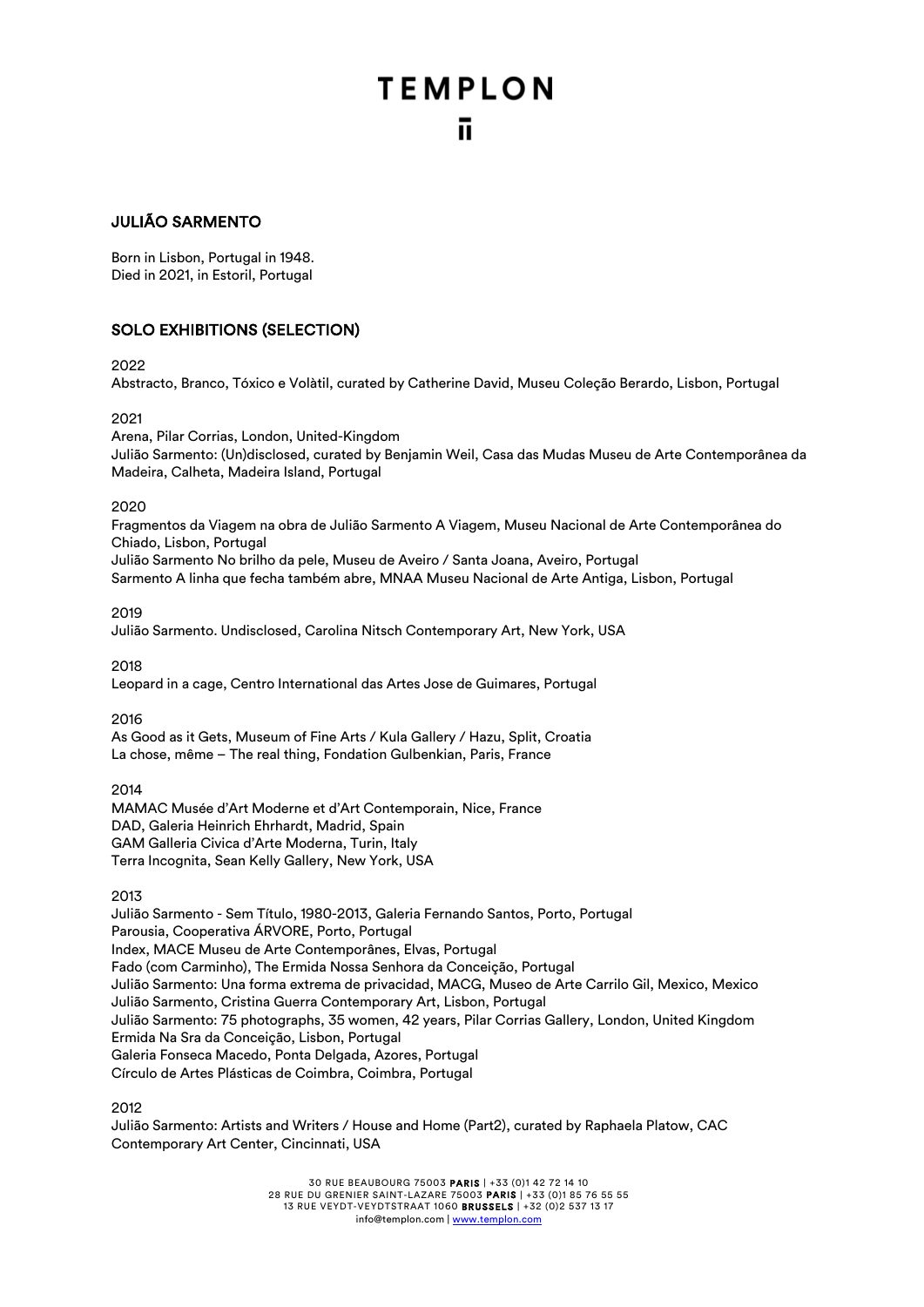Julião Sarmento, Lire ses années 70, Galerie de France, Paris, France

Quelques jeux interdits, Galerie Daniel Templon, Paris, France

Julião Sarmento, Galleria Giorgio Persano, Turin, Italy

Julião Sarmento, 6ª Bienal Internacional de Gravura do Douro, curated by Bruno Marchand, Museu do Coa, **Portugal** 

Julião Sarmento, curated by João Fernandes, Museu Serralves, Porto, Portugal

Women, Houses, Plants, João Esteves de Oliveira Gallery, Lisbon, Portugal

## 2011

Remarks on Colour, Pilar Corrias Gallery, London, United Kingdom Julião Sarmento: Remarks on Colour.2, Galería Joan Prats, Barcelona, Spain Julião Sarmento: Remarks on Colour.3, Galeria Forste Vilaça, São Paulo, Brazil Julião Sarmento: Close Distance / Distancias Cortas, Curated by Adrian Searle, La Casa Encendida, Madrid, Spain Julião Sarmento, Galleria Giorgio Persano, Turin, Italy Julião Sarmento, curated by Raphaela Platow, CAC, Contemporary Art Center, Cincinnati, USA Julião Sarmento What Makes a Writer Great, curated by João Pinharanda, Cinzeiro 8, Fundação EDP – Museu da Electricidade, Lisbon, Portugal Julião Sarmento, The Parrish Art Museum, Southampton, New York, USA Julião Sarmento : 75 Fotografias, 35 Mulheres, 42 Anos, Curated by Sérgio Mah, Centro de Arte Contemporãnea Graça Morais, Bragança, Portugal Julião Sarmento 2000 – 2010, Es Baluard d'Art Modern I Contemporani de Palma, Palma de Mallorca, Spain Julião Sarmento Artists and Writers / House and Home, curated by Terrie Sultan Parrish Art Museum,

Southampton, New York, USA

Julião Sarmento Papel, Ivorypress Art + Books Space II, Madrid, Spain

## 2010

The Real Thing, Galleria Alessandra Bonomo, Rome, Italy Monograph Room – Solo Display of Works in the Tate Modern Collection, Tate Modern, London, Royaume Uni Pilar Corrias Gallery, London, Royaume Uni

2009

Works on paper: Women and Houses and Plants... , Grimes Gallery, Santa Monica, California, USA "Lacan's Assumption" e "Toile", Espaço BES Arte & Finança, Lisbon, Portugal New Silhouettes Noires 2002-2003, Galerie de France, Paris, France House of Games, Sean Kelly Gallery, New York, USA Grace Under Pressure, Estação Pinacoteca, São Paulo, Brazil

2008 Cristina Guerra Contemporary Art, Lisbon, Portugal

2007

Julião Sarmento one-man show, Galeria Pedro Oliveira, Porto, Portugal Picture Show, Galeria Fortes Vilaça, São Paulo, Brazil

2006

WITHHOLDING Works 1994 – 2006, Fundación Marcelino Botín, Santander, Spain Film Noir, Christopher Grimes Gallery, Santa Monica, USA Galería Joan Prats, Barcelona, Spain Ediciones numeradas 1972/2006, Museo Extremeño e Iberoamericano de Arte Contemporáneo MEIAC, Badajoz, Spain The Players, Lisson Gallery, London, United Kingdom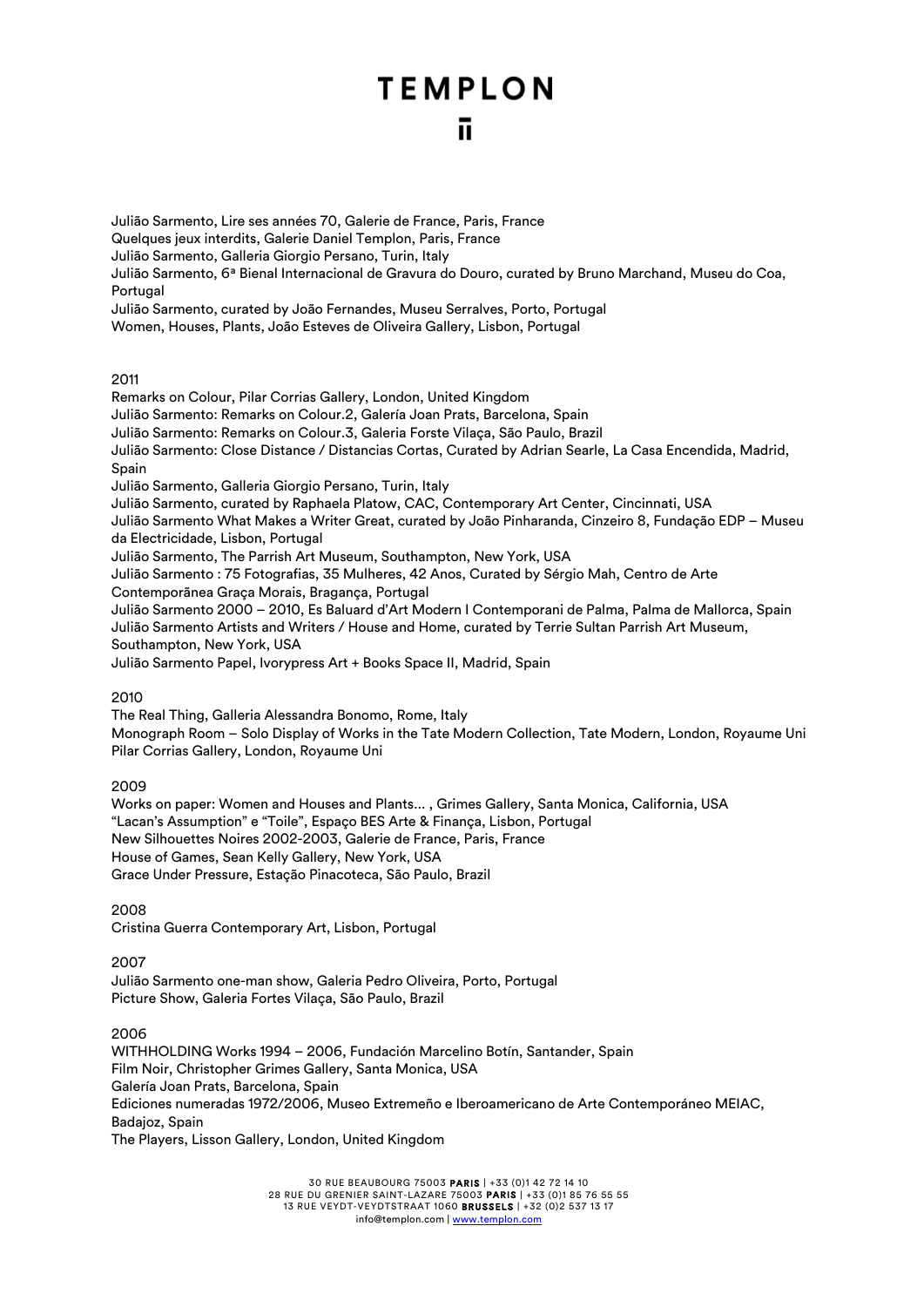2005 Some Limits of Reason, Sean Kelly Gallery, New York City, USA

### 2004

Echo, Stedelijk van Abbemuseum, Eindhoven, The Netherlands

#### 2003

Parasite, Galerie Bernd Klüser, Munich, Germany Galerie Jirí Svestka, Prague, Czech Republic Julião Sarmento, Cristina Guerra Contemporary Art, Lisbon, Portugal

### 2002

Works from the '70s, MNAC - Museu do Chiado, Lisbon, Portugal Julião Sarmento, Galeria Mário Sequeira, Braga, Portugal Julião Sarmento, Galeria Fortes Vilaça, São Paulo, Brazil Domestic Isolation, Sean Kelly Gallery, New York City, USA

#### 2001

Obra Recent, Galería Joan Prats, Barcelona, Spain Grant Selwyn Fine Art, Beverly Hills, California, USA Museu de Arte Contemporânea, Fortaleza de S. Tiago, Funchal, Madeira Portugal What Makes A Writer Great, Porta 33, Funchal, Madeira, Portugal

## 2000

Coleção Berardo 1917 – 1999, Centro Cultural de Belém, Lisbon, Portugal Lisson Gallery at Covent Garden, Millenium Lofts, London, United Kingdom On Language, Sean Kelly Gallery New York City, USA Um Oceano Inteiro para Nadar/ Spanning An Entire Ocean, Lisbon, Portugal Uma galeria é uma galeria é uma galeria, Galeria Pedro Oliveira, Porto, Portugal 00 Drawings 2000, Brabara Gladstone Gallery, New York City, USA Arte Portuguesa Contemporânea – Colecção MEIAC, Centro Cultural de Cascais, Cascais, Portugal Die Intelligenz der Hand Europäische Zeichnungen von Picasso bis Beuys, Salzburg, Austria, Rupertinum Snapshot An Exhibition of 1,000 Artists, Contemporary Museum of Baltimore, Maryland The Mnemosyne Project Encontros de Fotografia de Coimbra, Coimbra, Portugal Colecção Banco Privado para Serralves, Museu de Serralves, Porto, Portugal The pilow of the Melancholy, Museum voor Schone Kunste, Ghent, Belgium

#### 1999

A Film Installation, Sean Kelly Gallery, New York City, USA Julião Sarmento, Xavier Hufkens, Brussels, Belgium Directions –Julião Sarmento - Fundamental Accuracy, Hirshhorn Museum and Sculpture Garden, Washington, USA

#### 1998

Veneno, Galerie Bernd Klüser, Munich, Germany Julião Sarmento, Sean Kelly Gallery, New York City, USA

#### 1997

Julião Sarmento – Pintura e Desenho, Galeria J.M. Gomes Alves, Guimarães, Portugal XLVII Biennale di Venezia, Portuguese Pavillion, Palazzo Vendramini ai Carmini, Venice, Italy Kitakyushu – Project Gallery, Urban Corpo, Kitakyushu, Japan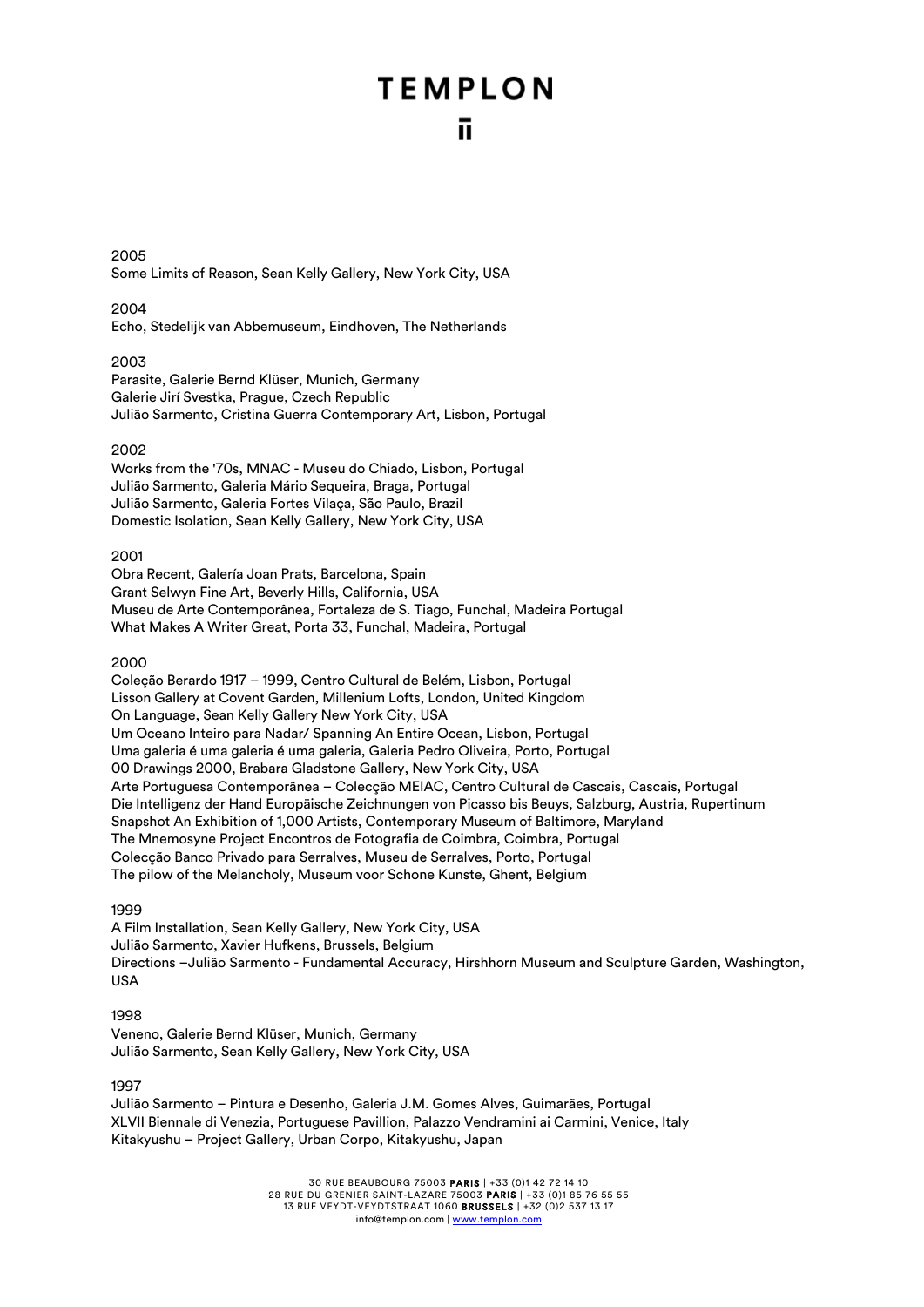Werke 1981 – 1996, Haus der Kunst, Munich, Germany Suffering, Despair and Ascent, Sean Kelly Gallery, New York City, USA

## 1996

Desenhos – Ilustrations for "Justine & Juliette" of Marquis de Sade, Lisbon, Portugal Selfish, Proud, Cunning and Regardless of Others, Sean Kelly Gallery, New York City, USA Two Rooms, Van Abbemuseum, Eindhoven, The Netherlands The House with the Upstairs in It, London Projects, London, United Kingdom Galeria da Universidade do Minho, Museu Nogueira da Silva, Braga, Portugal

## 1995

Galeria Pedro Oliveira, Porto, Portugal Laura and Alice, Galerie Béla Jarzik, Köln, Germany Quatre Mouvements de la Peur, Edifício das Caldeiras, Universidade de Coimbra, Coimbra, Portugal Palácio Nacional de Sintra, Sintra, Portugal Only a moment or two of brutal madness, Xavier Hufkens, Brussels, Belgium

1994

The White Paintings, Centre des Arts Saidye Bronfman, Montreal, Québec, Canada IVAM, Centre del Carme, Valence, Spain Laura and Alice, Galerie Bernd Klüser, Munich, Germany Ruth Bloom Gallery, Santa Monica, California, USA Pintura e Desenho, Galeria J. M. Gomes Alves, Guimarães, Portugal

## GROUP EXHIBITIONS (SELECTION)

2022

Histórias de uma Coleção: Arte Moderna e Contemporânea da Fundação Gulbenkian, curated by Patrícia Rosas, Rita Fabiana, Leonor Nazaré and Ana Vasconcelos, Museu Calouste Gulbenkian, Lisbon, Portugal Belonging, The Hunt Museum, Limerick, Ireland

2021

Matéria Luminal, curated by Sérgio Mah, Museu Coleção Berardo, Lisbon, Portugal O Pequeno Mundo, A partir da coleção da CGD, curated by Sérgio Mah, Culturgest, Lisbon, Portugal Modus Operandi, Obras da Coleção de Serralves, curated by Philippe Vergne, Museu de Serralves, Porto, **Portugal** Afinidades Eletivas, Palácio de São Bento, curated by Delfim Sardo, Lisbon, Portugal

Entre as Palavras e os Silêncios, Obras de Coleção Norlinda e José Lima, curated by Luísa Soares de Oliveira and Andreia Guimarães, Centro Cultural de Cascais, Cascais, Portugal

A Collection without Boundaries – International Art since 1990, Galleria Civica d'Arte Morderna e Contemporanea, Turin, Italy

Sobressalto, Coleçao Norlinda e José Lima, Centro Artes Agueda, Agueda, Portugal

2020

Estudos de Luz Indícios, Reflexos e Sombras na Coleção de Serralves, Casa-Museu Teixeira Lopes, Vila Nova de Gaia, Portugal

Pulse, Carpintaria (Fortes D'Aloia & Gabriel), Rio de Janeiro, Brazil

A Exposição Invisível, Culturgest, Lisbon, Portugal

Spectrum Colecção Centro de Artes Visuais / Encontros de Fotografia, CAV Centro de Artes Visuais, Coimbra, **Portugal** 

2019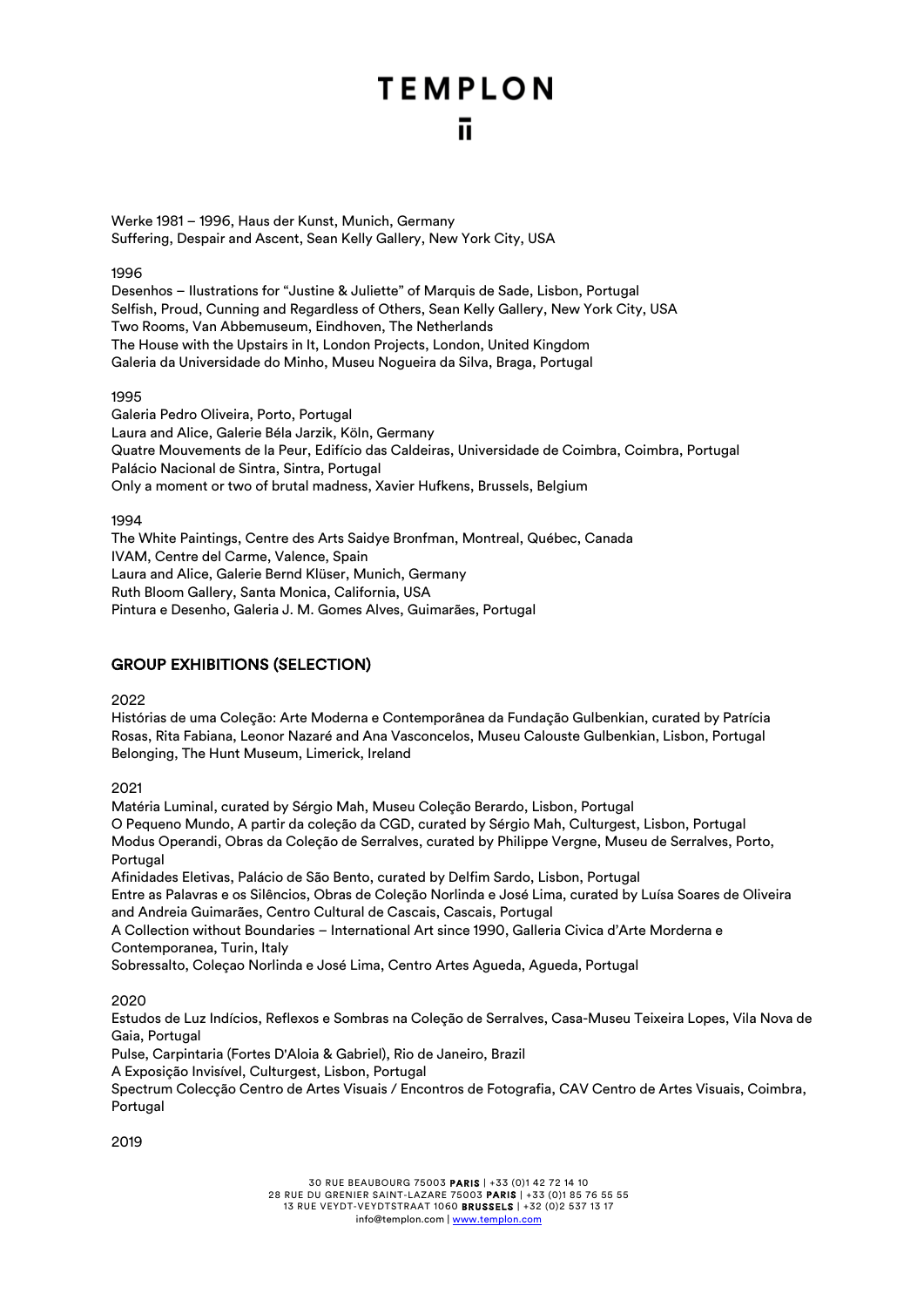Julião Sarmento / Luís Paulo Costa, Museu José Malhoa, Caldas da Raínha, Portugal Expanded First Stone, Fondazione Cini, Venice, Italy Constellations une chorégraphie de gestes minimaux, Museu Coleção Berardo, Lisbon, Portugal Hommage aux estampes de la vallée du fleuve Côa, Musée Côa, Vila Nova de Foz Côa, Portugal

## 2018

Arte Portuguesa. Razões e Emoções, MNAC Museu Nacional de Arte Contemporânea, Lisbon, Portugal

#### 2016

Dépense, Lab-Labanque Béthune, Béthune, France

#### 2013

M&EX PLICIT, curated by Luc Derycke, Galerie Tatjana Pieters, Ghent, Belgium Planos de Expansão, Galeria Fortes Vilaça, São Paulo, Brazil VI Biennale de Jafre, Jafre, Spain

Fuso 2013 - Anual de Vídeo Arte Internacional de Lisboa, Lisbon, Portugal

Capitale(s), Galerie Gourvennec Ogor, Marseilles, France

## 2012

Galicia, Mon Amour. Folly, Fantasy and Phantasm, curated by Danna Heller, BWA SOKOL Gallery of Contemporary Art, Nowy Sacz, Poland

Super 8, Yerba Buena Center for the Arts, San Francisco, California, USA

1960-2010 Arte Portuguesa no Seculo XX, curated by Maria Emilia Tavares, MNAC Museo do Chiado, Lisbon, **Portugal** 

Juegos de Lenguage, curated by Jose Jimenez, Fundacion Helga de Alvear, Caceres, Spain Super 8, Yerba Buena Center for the Arts, San Francisco, California, Etats-Unis ; Museum de Arte Moderna, Rio de Janeiro, Brazil

Remote Viewing, curated by Paul Young and Estelle af Malmborg, Kulturhuset, Stockholm, Sweden O Castelo em 3 Actos : Assalto, Destruição e Reconstrução, curated by Paulo Cunha e Silva, Paço dos Duques, Guimarães, Portugal

Supertemporal. A Selection of videos from LOOP/Screen from Barcelon curated by Paul Young and Estelle af Malmborg, Kulturhuset, Stockholm, Sweden

6th Bienal Internacional de Gravura de Douro, Museu do Côa, Portugal

## 2010

Filmes e Vídeos da colecção do CAM, Centro de Arte Moderna, Fundação Calouste Gulbenkian, Lisbon, Portugal

Linguagem e Experiência. Obras da Colecção da Caixa Geral de Depósitos, Centro Cultural Palácio do Egipto, Oeiras, Portugal

Exposição Colectiva de Pintura, Cordeiros Galeria, Porto, Portugal

La pieza que falta, Factoría Compostela, Santiago de Compostela, Spain

Sous la Dictée de l'Image, Museu Coleção Berardo Lisbon, Portugal

2007

Iniciativa X 07, AC - Arte Contempo, Lisbon, Portugal

Antena 3 - Deificar o homem, Museu Serralves - Museu de Arte Contemporânea, Porto, Portugal

Seduced: Art and Sex from Antiquity to Now, Barbican, London, United Kingdom

Existencias, MEtats-Unisc - Museo de Arte Contemporáneo de Castilla y León, León, Spain

Art Protects, Yvon Lambert - Paris, France

Le cinque anime della scultura, Cesac - Centro Sperimentale per le Arti Contemporanee, Caraglio, Italy On Memory, Johan Deumens, Haarlem, The Netherlands

Secuencias - 1976-2006. Arte contemporáneo en las colecciones públicas de Extremadura, Museo Extremeño e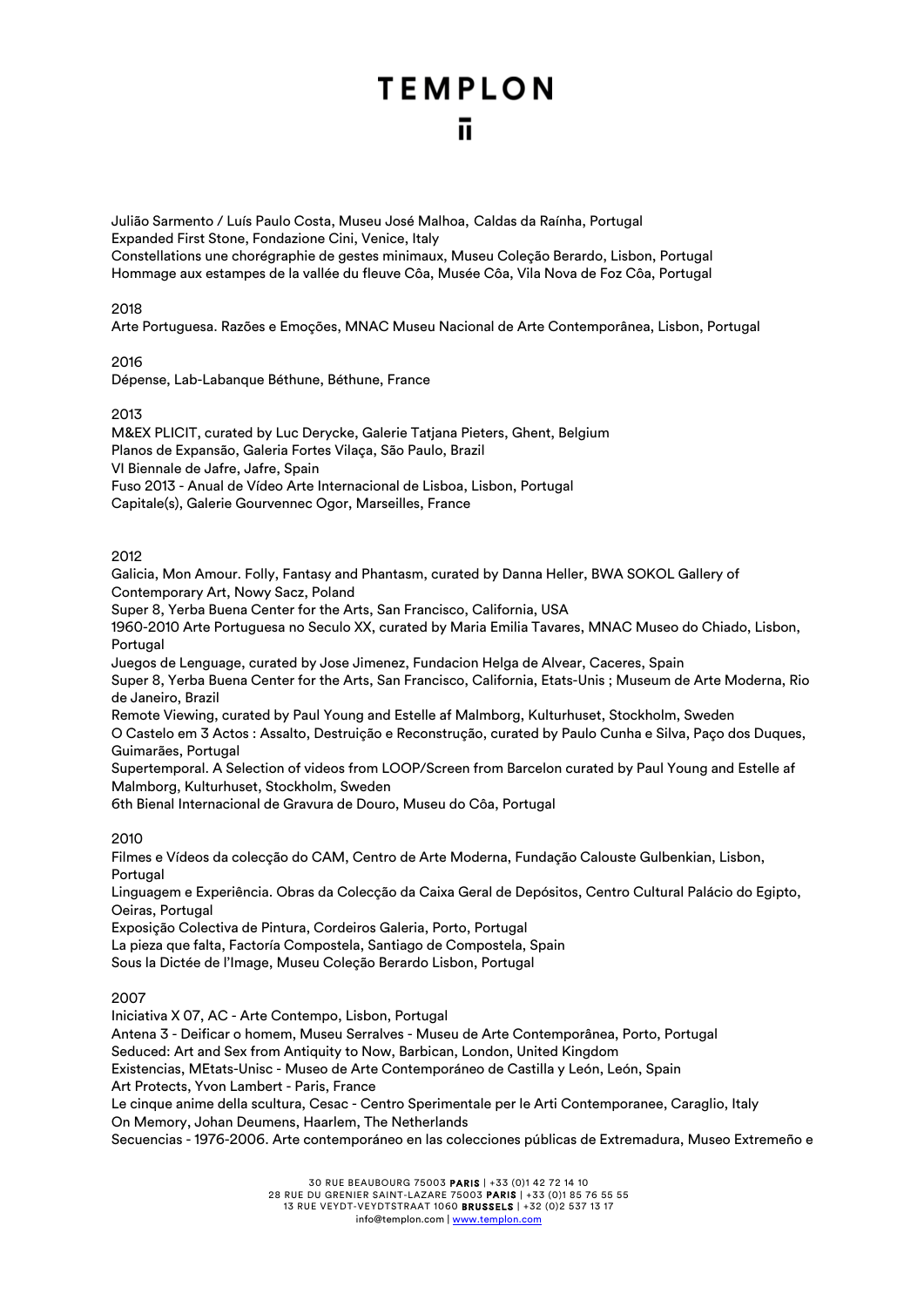Iberoamericano de Arte Contemporáneo MEIAC, Badajoz, Spain PURE, Sean Kelly Gallery, New York City, USA O debuxo por diante, CGAC - Centro Galego de Arte Contemporánea, Santiago de Compostela, Spain

### 2006

VAC, IVAM - Institut Valencia d'Art Modern, Valencia, Spain THE 1980s - A TOPOLOGY, Museu Serralves Museu of Contemporary art, Porto, Portugal CABINET D'AMATEUR II, Galeria Luis Serpa Projectos, Lisbon, Portugal The invisible Show, MARCO Museo de Arte Contemporánea de Vigo di Fassa, Italy Vigo Group Show, Galleria Giorgio Persano, Turin, Italy Contemporary Portugal, Galerija Vartai, Vilnius, Lituania Entre la palabra y la imagen, Fundación Luis Seoane, Coruna, Spain Entre la palabra y la imagen, Fundación Luis Seoane, Coruna, Spain Sin limites. Fotografias de la coleccion fundacao Serralves, Fundació Foto Colectania, Barcelona, Spain Kunst und Photographie, Photographie und Kunst, Galerie Bernd Klüser, Munich, Germany Group Show, Dvir Gallery, Tel-Aviv, Israel XX-Visões no Feminino, CAV - centro de artes visuais, Coimbra, Portugal Territorio Oeste, MACUF Museo de Arte Contemporáneo Union Fenosa, Corogne, Spain Anagramme, MAC's Grand Hornu - Musée des Arts Contemporains, Hornu, Belgium Hollywood Boulevard, Galeria Fortes Vilaça, São Paulo, Brazil Selected Works, John Berggruen Gallery, San Francisco, California, USA

#### 2005

INICIATIVA X – 05, AC - Arte Contempo, Lisbon, Portugal Group Exhibition, Galeria Antonio Henriques, Viseu, Portugal Selected Drawings, Galerie Bernd Klüser, Munich, Germany O contrato social, Museu Bordalo Pinheiro, Lisbon, Portugal Romance, recommended institution Cristina Guerra Contemporary Art, Lisbon, Portugal Major Prints, John Berggruen Gallery, San Francisco, California, USA Feminae, Galería Pepe Cobo, Madrid, Spain Obras entorno a la ciudad, CaixaForum Madrid, Madrid, Spain

#### 2004

L'escalade du désir, Galerie Friedrich, Basel, Switzerland Sonderaktion Graphiken und Bücher, Galerie Bernd Klüser, Munich, Germany Half a century of Portuguese Art 1944 – 2004, MNAC - Museu do Chiado, Lisbon, Portugal Bloomsday 16. Juni 1904 - 16. Juni 2004, Galerie Bernd Klüser, Munich, Germany

#### 2003

Colecção de arte contemporãnea da Caixa Geral de Depósitos, Museo Extremeño e Iberoamericano de Arte Contemporáneo MEIAC, Badajoz, Spain Group Show, Cristina Guerra Contemporary Art, Lisbon, Portugal Graphische Suiten der Edition Bernd Klüser, Galerie Bernd Klüser, Munich, Germany Long Term Loan Isabel Vaz Lopes, MNAC - Museu do Chiado, Lisbon, Portugal upon reflection...., Sean Kelly Gallery, New York City, USA Desire, Galleria d´Arte Moderna di Bologna - GAM, Bologna, Italy Nonlinear Editing, Museum De Paviljoens, Almere, The Netherlands Learning From Africa, Galeria Mário Sequeira, Braga, Portugal Atom Egoyan / Julião Sarmento - Something is missing, Serralves Museu of Contemporary art, Porto, Portugal Rotativa - Fase 2, Galeria Fortes Vilaça, São Paulo, Brazil

2001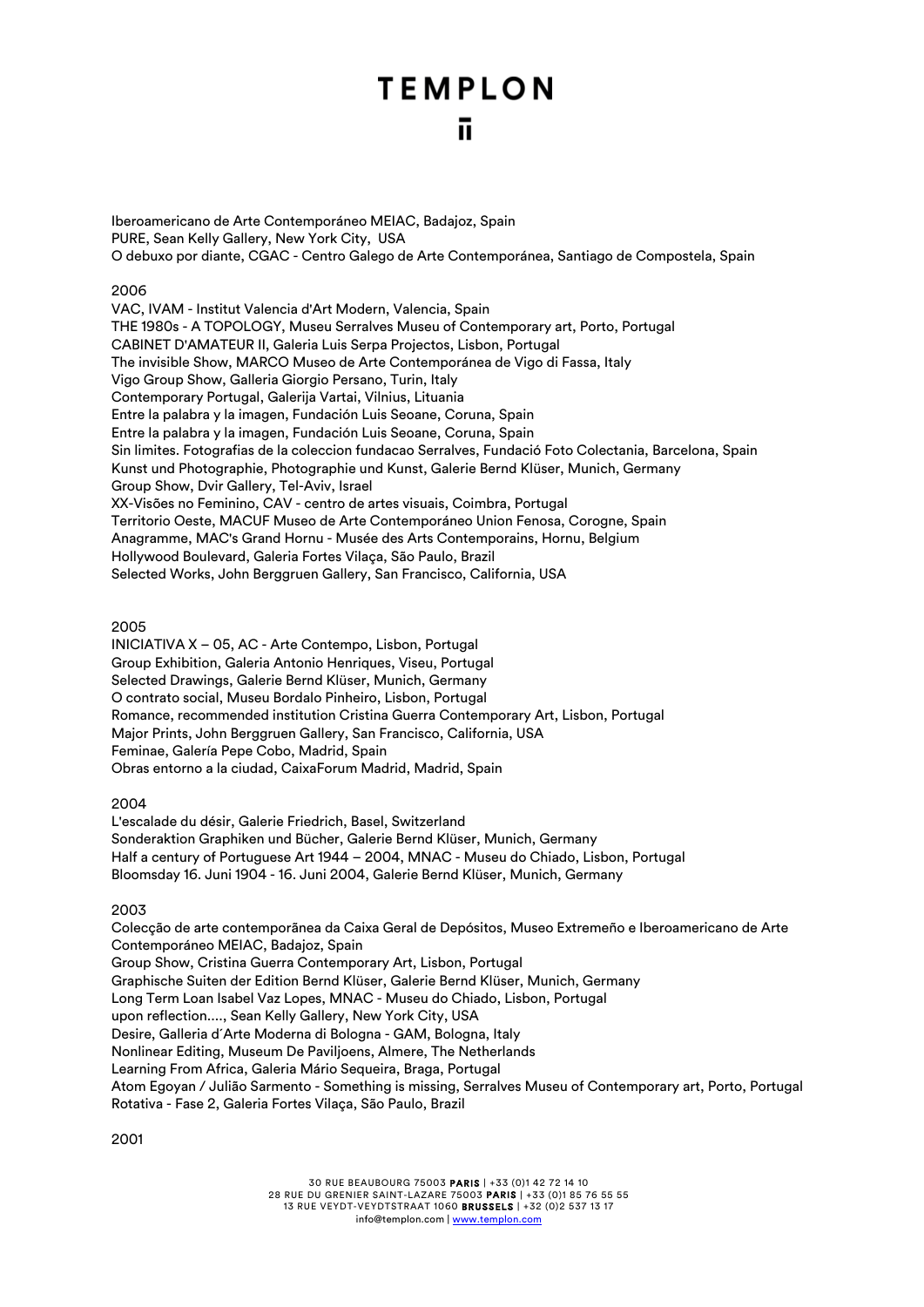Group Exhibition, Cristina Guerra Contemporary Art, Lisbon, Portugal Domestic Acts, Sean Kelly Gallery, New York City, USA Desire, Ursula Blickle Stiftung, Kraichtal, Germany 49th International Art Exhibition Venice Biennale / Biennale di Venezia, La Biennale di Venezia, Venice, Italy Re-Location - on moving, Sean Kelly Gallery, New York City, USA

2000

On Language, Sean Kelly Gallery, New York City, USA Helena Almeida, Georg Baselitz, Francesco Clemente, Anselm Kiefer, Richard Long, Gerhard Richter, Julião Sarmento, Pedro Cabrita Reis, Rachel Whiteread, Galeria Mário Sequeira, Braga, Portugal "anos 60, 70, 80" Pintura Portuguesa, Antiks Design, Lisbon, Portugal

## 1999

Tage der Dunkelheit und des Lichts - Zeitgenössische Kunst aus Portugal, Kunstmuseum Bonn, Bonn, Germany Linhas de Sombra, Centro de Arte Moderna José de Azeredo Perdigão , Fundação Calouste Gulbenkian, Lisbon, Portugal

1998 Corpus Virtu, Sean Kelly Gallery, New York City, USA

## PUBLIC COLLECTIONS (SELECTION)

Armand Hammer Museum of Art and Culture Center, Los Angeles, California, USA Bayerische Staatsbibliothek, Munich, Germany Caixa Geral de Depósitos, Lisbon, Portugal Casa do Infante, Câmara Municipal do Porto, Porto, Portugal CAPC Musée d'Art Contemporain, Bordeaux, France CCA Kytakyushu, Kytakyushu, Japan Centro Cultural de Belém, Lisbon, Portugal Centro de Arte Contemporânea Graça Morais, Bragança, Portugal Centro de Arte Manuel de Brito, Algés, Lisbonne, Portugal Centro Galego de Arte Contemporánea, Santiago de Compostella, Spain Coleção BESarte, Lisbonne, Portugal Corcoran Gallery of Art, Washington, D.C., USA Dallas Museum of Art, Dallas, USA Ellipse Foundation, Lisbonne, Portugal Fogg Art Museum, Harvard University, Cambridge, USA Fondazione Amelio, Naples, Italy Fondazione per l'Arte Moderna e Contemporanea CRT, Turin, Italy Fondo Artistico dello Archivio Storico delle Arti Contemporanee della Biennale di Venezia, Venice, Italy Fundação Carmona e Costa, Lisbon, Portugal Fundação das Descobertas, Lisbon, Portugal Fundação de Serralves – Museu de Arte Contemporãnea, Porto, Portugal Fundação EDP, Lisbon, Portugal Fundação Leal Rios, Lisbon, Portugal Fundação Luso-Americana Para o Desenvolvimento, Lisbon, Portugal Fundação PLMJ, Lisbon, Portugal Fundación "La Caixa", Barcelona, Spain Galerija Grada, Zagreb, Croatia, Croatia Hara Museum of Contemporary Art, Tokyo, Japan Hirshhorn Museum and Sculpture Garden, Smithsonian Institution, Washington, D.C., USA Institut Valencià d'Art Modern, Valencia, Spain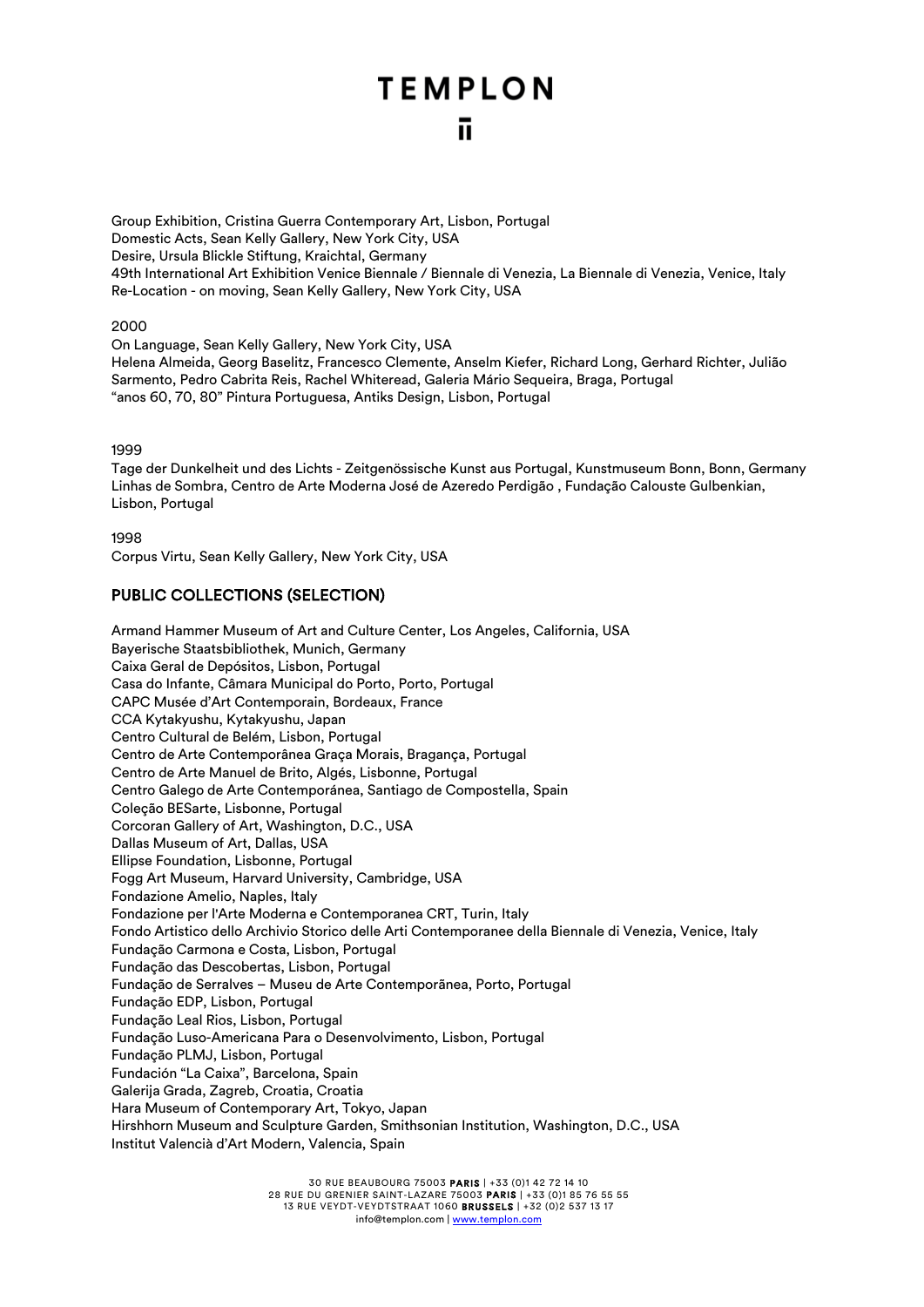Kunstpalais Erlangen, Erlangen, Germany Leichtensteinische Staatliche Kunstsammlung, Vaduz, Liechtenstein Los Angeles County Museum of Art, Los Angeles, USA MAC's Grand-Hornu, Hornu, Belgium Madeira Corporate Services Collection (CMCS), Funchal, Portugal Malmö Museum, Malmö, Sweden McMaster Museum of Art, Hamilton, Ontario, Canada Ministerio das Financas, Lisbon, Portugal Moderna Museet, Stockholm, Sweden Munson Williams Proctor Institute, Uttica, New York, USA Musée d'Art Moderne et d'Art Contemporain, Nice, France Musée national d'Art moderne - Centre Georges Pompidou, Paris, France Museu Calouste Gulbenkian, Lisbon, Portugal Museu Coleção Berardo, Lisbon, Portugal Museo d'Arte Moderna di Bologna, Bologna, Italy Museo de Arte Contemporáneo de Castilla y León, León, Spain Museo Español de Arte Contemporaneo, Madrid, Spain Museo Extremeño e Iberoamericano de Arte Contemporaneo, Badajoz, Spain Museo Nacional Centro de Arte Reina Sofia, Madrid, Spain Museu Nacional de Arte Contemporânea - Museu do Chiado, Lisbon, Portugal Museu d'Art Contemporani Barcelona, Barcelona, Spain Museum of Contemporary Art, Los Angeles, USA Museum van Hedendaagse Kunst, Anvers, Belgium Muzej Suvremene Umjetnosti Zagreb, Zagreb, Croatia National Gallery of Art, Washington, D.C., USA Novagalicia Banco, A Coruña, Spain New York Public Library, New York, USA Phillips Collection, Washington, D.C., USA Regia di Caserta (Terrae Motus), Caserta, Italy San Francisco Museum of Modern Art, San Francisco, USA Secretaria de Estado da Cultura, Lisbon, Portugal SMAK, Hedendaagse Kunst, Ghent, Belgium Solomon R. Guggenheim Museum, New York City, USA Staatsgalerie Moderner Kunst, Munich, Germany Staatsgalerie Stuttgart, Stuttgart, Germany Stadt Museet, Lund, Sweden Städtische Galerie, Erlangen, Germany Städtische Galerie, Lenbachhaus, Munich, Germany Städtische Galerie, Markt, Schwabisch Hall, Germany Tel Aviv Museum of Art, Tel Aviv, Israel The Israel Phoenix Assurance Co. Ltd., Tel Aviv, Israel The Museum of Modern Art, New York, New York City, USA The Saison Foundation, Takanawa, Japan The Tate Collection, London, United Kingdom Van Abbemuseum, Eindhoven, Netherlands Virginia Museum of Fine Arts, Richmond, Virginia, USA Washington State University Collection, Pullman, Washington, USA

## BIBLIOGRAPHY (SELECTION)

2018

Julião Sarmento: Reel Time, Katy Noble, Cristina Guerra Contempoary Art, Lisbon, Portugal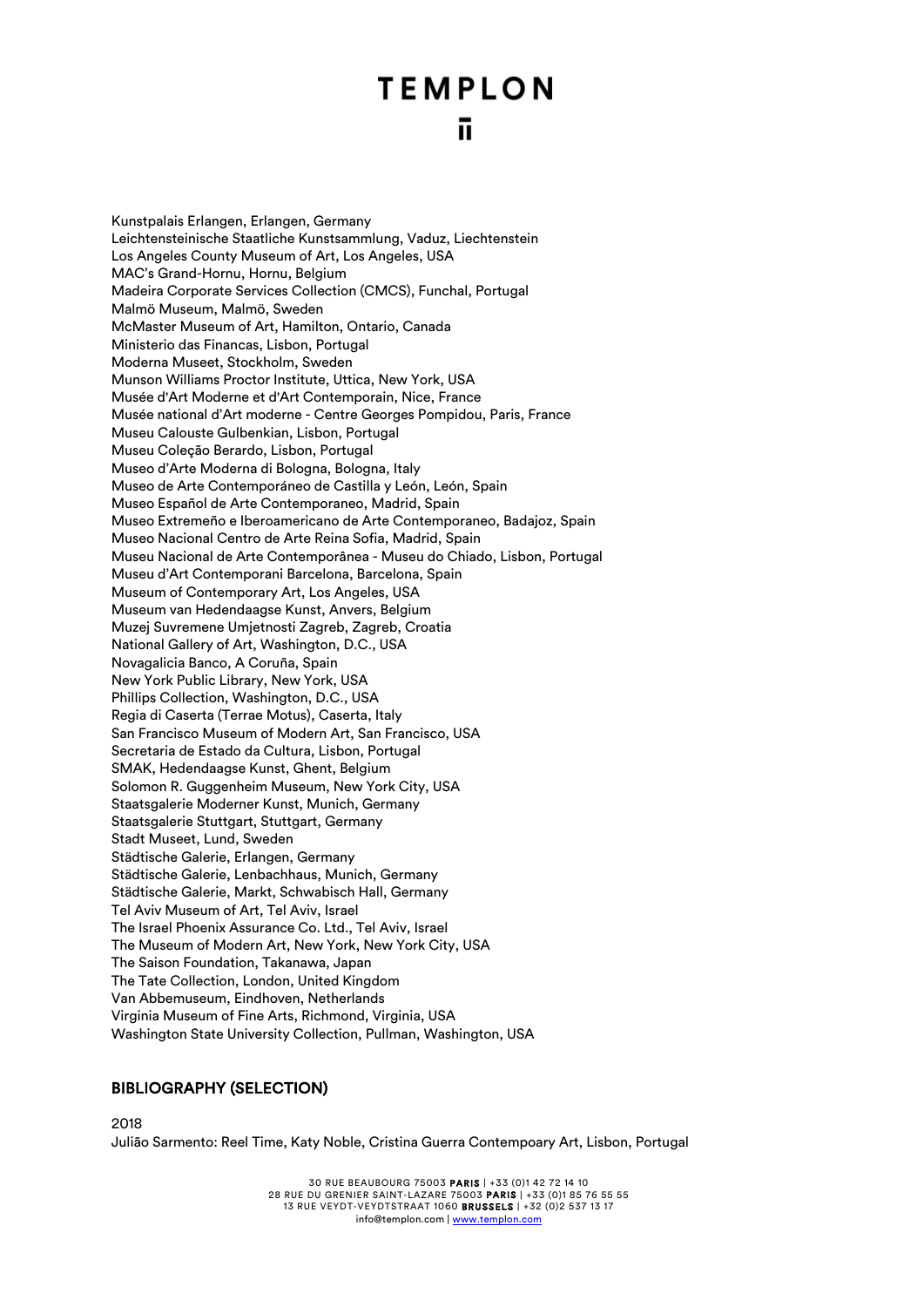Timeline: Julião Sarmento, Delfim Sardo, Documenta / Carmona e Costa Foundation, Lisbon, Portugal

## 2017

VOID \* Julião Sarmento, Pedro Faro, Alexandre Melo and Sara Antónia Matos, Atelier Júlio Pomar Museum / Documenta, Lisbon, Portugal

## 2016

Julião Sarmento – The artist as he is, conversations with Sara Antónia Matos and Pedro Faro, Documenta – Cadernos do Atelier-Museu Júlio Pomar, Lisbon, Portugal

Julião Sarmento: As Good As It Gets, João Silvério, Martina Munivara, and Branko Franceschi, Ustanova za kulturu, Galerija Kula, Split, Croatia

At the Edge of Breathing, Miguel von Hafe Pérez, Fernando Rocha, and Guilherme Pinto, Blue Book / Matosinhos City Hall, Matosinhos, Portugal

Julião Sarmento: la chose, même – the real thing, Ami Barak, Fondation Calouste Gulbenkian, Paris, France Two Twins. Matosinhos, Miguel von Hafe Pérez, Fernando Rocha, and Guilherme Pinto, Blue Book /Matosinhos City Hall, Portugal

Un Peso de Un Gesto: Colecciones "la Caixa", MACBA y Gulbenkian, "la Caixa" Foundation, Barcelona, Spain [V] or Simone de Beauvoir. Marguerite Duras., the artist, Estoril, Portugal

## 2015

Afinidades Electivas | Julião Sarmento Coleccionador, Fundacão EDP, Lisbon, Portugal Julião Sarmento shadow pieces on Body frames, João Silvério, Circulo de Artes Plásticas de Coimbra, Coimbra, Portugal

## 2014

Julião Sarmento, Jacinto Lageira, MAMAC Musée d'Art Moderne et d'Art Contemporain, Nice, France Julião Sarmento : Guest or Host?, David Barro, Centro Atlantico de Arte Moderno, Las Palmas, Gran Canaria Show Time : The 50 Most Influential Exhibitions of Contemporary Art, Jens Hoffman, DAP, New York, USA Julião Sarmento, The Selective Glance, Sergio Mah, Riccardo Passoni and Sanilo Eccher, Silvana Editorale, Milan, Italy

## 2013

JULIÃO SARMENTO : UNA FORMA EXTREMA DE PRIVACIDAD, Chrissie Iles, Museo de Arte Carillo Gil, Mexico City, Mexico Julião Sarmento : Fado (Com Carminho), Projecto Travessa da Ermida, Lisbon, Portugal

Julião Sarmento, Cooperativa Arvore, Casino da Povoa, Parousia, Portugal

Regard Oblique, Essais sur la perception: La Lettre vole, Jacinto Lageria

Julião Sarmento, Prémio de Artes Casino Da Póvoa 2013, Olhar Animal, Portugal

One Hundred and Seventy One Entertainment Celebrities, MER Paper Kunsthalle, Ghent, Belgium

Julião Sarmento : Fado (Com Carminho), Projecto Travessa da Ermida, Lisbon, Portugal

Sarmento, Julião. One Hundred Seventy One Entertainment Celebrities, MER Paper Kunsthalle, Ghent, Belgium

## 2012

Julião Sarmento: White Nights, Hatje Cantz, Germany Julião Sarmento: Women, Houses, Plants (2008-2011), Edicoes Almedina, S.A., Portugal Julião Sarmento : White Nights, Hatje Cantz, Germany

## 2011

Julião Sarmento 2000 – 2010, Cac Malaga, Malaga, Spain Julião Sarmento : Artists and Writers / House and Home, Southampton, Parrish Art Museum, New York, USA 75 fotografias, 35 mulheres, 42 anos / Juliao Sarmento, Sergio Mah, Athena, Lisbon, Portugal 75 fotografias, 35 mulheres, 42 anos: Juliao Sarmento, Lisbon, Portugal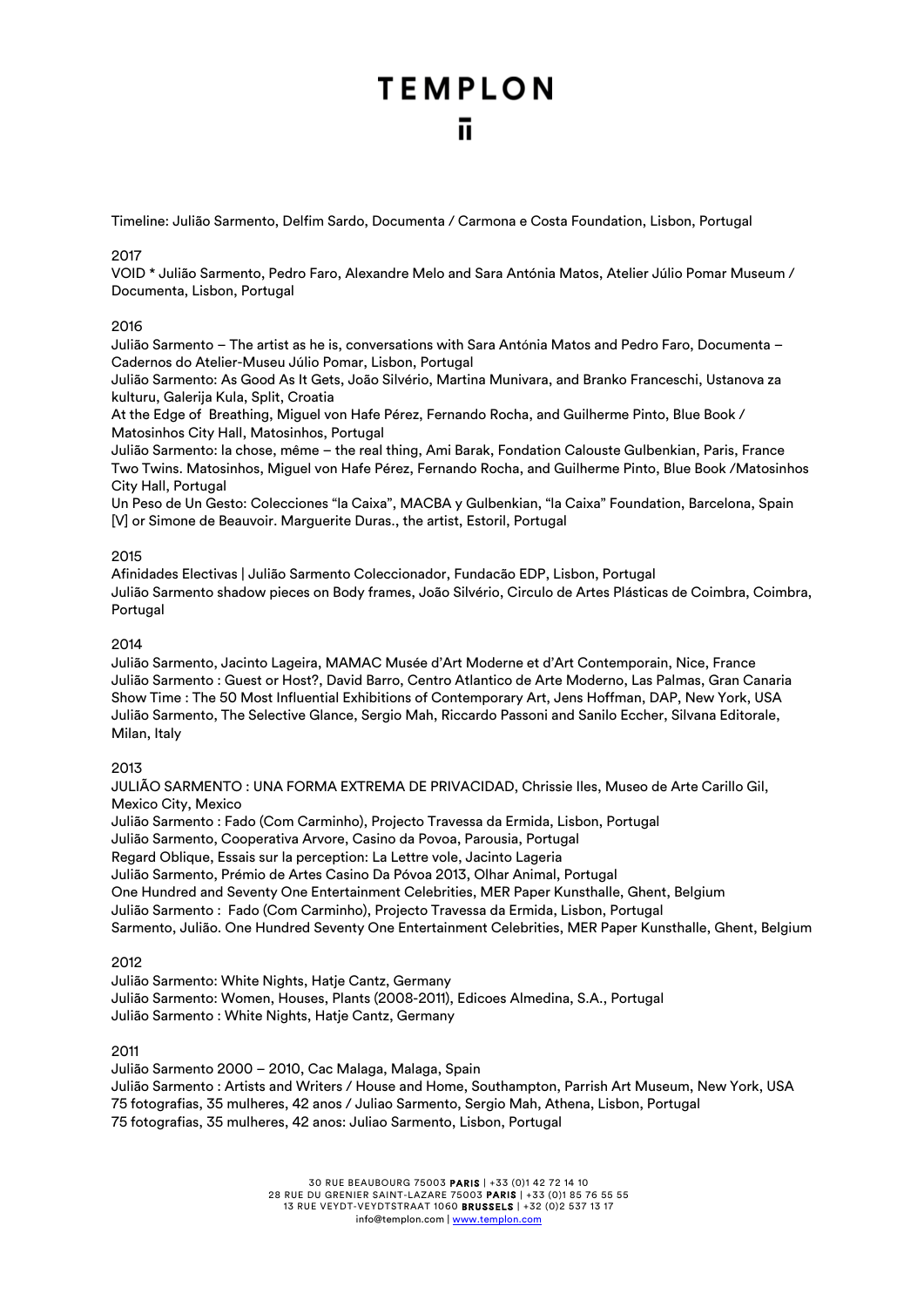## 2010

Julião Sarmento - The Laura and Alice Series 1994/1997, Ediciones Poligrafa, Barcelona, Spain Julião Sarmento: Grace Under Pressure, Delfin Sardo, Estacao Pinoteca The Real Thing Juliao Sarmento, Athena, Lisbon, Portugal

## 2009

Julião Sarmento 1992-1994, Ediciones Poligrafa, Barcelona, Spain

## 2008

Literal: Juliao Sarmento, Centro Jose Guerrero, Grenada, Spain

## 2007

Julião Sarmento, Série "Silhuetas Negras" / The "Black Silhouette" Series, Cristina Guerra Contemporary Art, Lisbon, Portugal

Julião Sarmento : Catalogue Raisonné, Galeria Arte Modern E Contemporanea, Lisbon, Portugal

## 2006

Ellipse Foundation Contemporary Art Collection, Ellipse Foundation, Cascais, Portugal The Players – Julião Sarmento, Galeria Joan Prats, Barcelona, Spain Ellipse Foundation Contemporary Art Collection, Cascais, Portugal VAC: coleccion Valencia arte contemporaneo, Institut Valencia d'Art Modern, Valencia, Spain

## 2004

Juliao Sarmento, Paulo Herkenhoff, Eve Meyer-Hermann and Antonio Damaso, Echo, Spain

## 2003

Drift: A Work by John Baldessari, Juliao Sarmento, Lawrence Weiner, Grafica Maiadouro, Portugal O Sonho de um Curioso, Anabela Mota Ribeiro, Dom Quixote, Lisbon, Portugal

## 2002

As imagens e as coisas, Bernardo Pinto de Almeida, Campo das Letras, Porto, Portugal

## 2001

Julião Sarmento Obra Recent, Galeria Joan Prats, Barcelona, Spain Catálogo de la Colección de Arte Contemporáneo Fundación "la Caixa," Barcelona, Spain

## 2000

Julião Sarmento, Akira Ikeda Gallery, Nagoya, Japan Julião Sarmento Slow Motion, ESTGAD, Caldas da Rainha, Portugal L'intelligenza della mano: da Picasso a Beuys, publié par Regione Autonoma Friuili–Venezia Giulia et Comune di Gorizia – Assessorato alla Cultura, Gorizia, Italy Portugal Contemporâneo, João Pinharanda and António Costa Pinto, Madrid, Spain Duplo constrangimento, Almeida Sequitur, Pinto de Bernardo, Porto, Portugal

## 1999

Julião Sarmento: Flashback, Palacio de Velazquez, Museo Nacional Centro de Arte Reina Sofia, Madrid, Spain Julião Sarmento, Galleria d'Arte Moderna, Bologna, Italy Panorama Arte Portuguesa no Século XX, Pernando Pernes and Alexandre Melo, BPI/ Fundacao Serralves/ Campo das Letras, Porto, Portugal

Matérias sensíveis, Maria Filomena Molder, Relógio d'Agua, Lisbon, Portugal 2000 Anos de Arte em Portugal, Paulo Pereira, Temas e Debates, Lisbon, Portugal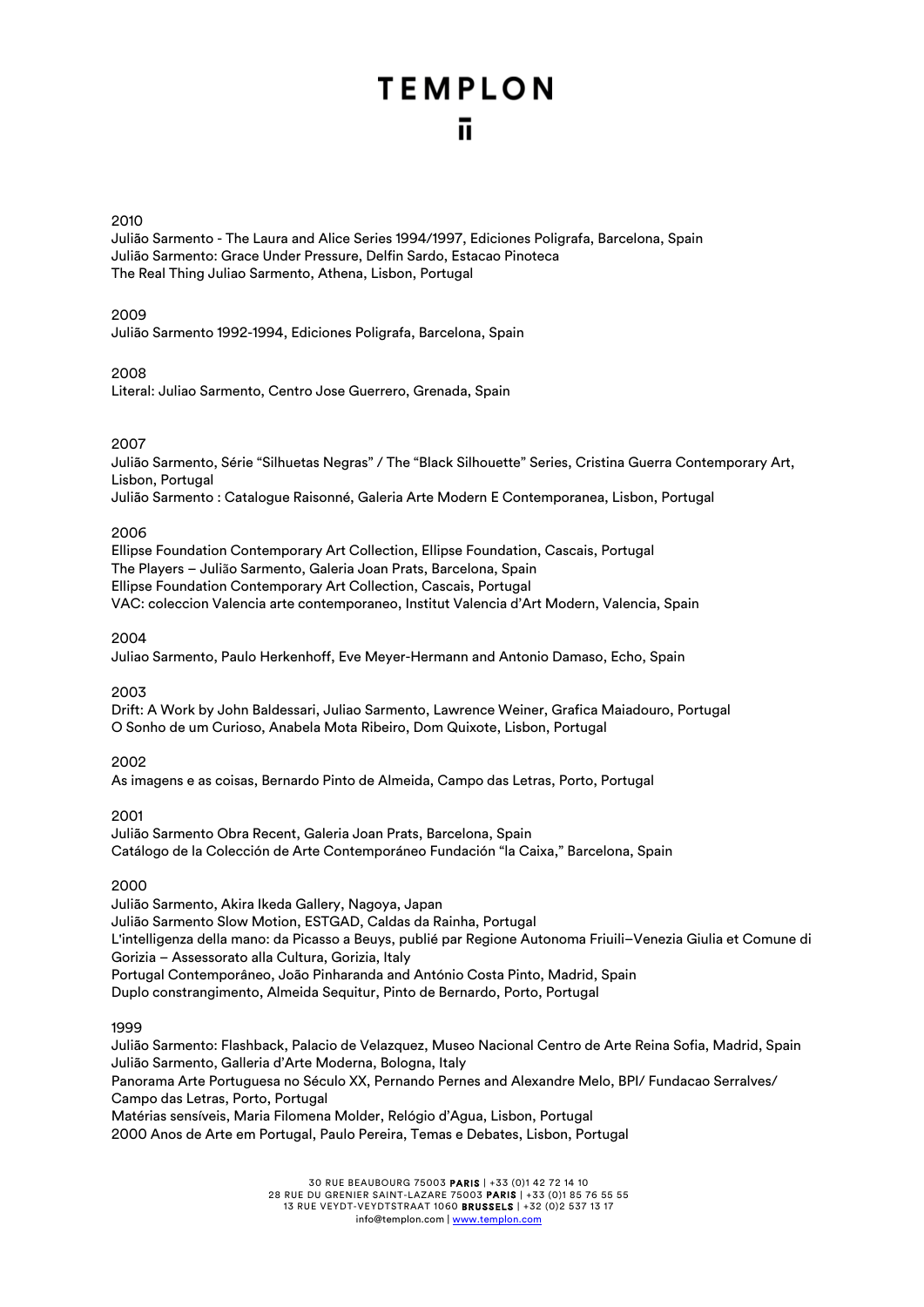### 1998

Julião Sarmento, Galerie d'Arte Moderna, Bologna, Italy John Murphy – Julião Sarmento: A Conversation Piece, publié par the Museum of Modern Art Oxford, Oxford, United Kingdom Cinemacchine del desiderio, Teresa Macrì, Genova-Milano, Italy

Artes plásticas em Portugal dos anos 70 aos nossos dias, Alexandre Melo, Lisbon, Portugal

Alguns corpos: imagens da arte portuguesa entre 1960 e 1990, João Lima Pinharanda, Lisbon, Portugal 1997

Julião Sarmento: Casanova, Biennale di Venezia (Pavillon Portugais), Sean Kelly Gallery, New York, USA Suffering, Despair and Ascent, Sean Kelly Gallery, New York, USA

## 1996

Le Petit dictionnaire des artistes contemporains, Pascale Thorel-Daviot, Paris, France The 20th Century Art Book, London, United Kingdom

### 1995

Extremo Occidente, Arte portugués contemporáneo en la Fundação Calouste Gulbenkian, Rekalde, Bilbao, Portugal

Julião Sarmento, Electa, Italy

Julião Sarmento: Werke 1981–1996, Haus der Kunst Munchen, Munich, Germany Abstract and tartarugas, João Miguel Fernandes Jorge, Lisbon, Portugal História da arte portuguesa, Paulo Pereira, Lisbon, Portugal

## 1991

Depois de Amanha, Centro Cultural de Belem, Lisbon, Portugal Sarmento, IVAM, Centre del Carme, Valencia, Spain Unbound: Possibilities in Painting, Hayward Gallery, London, United Kingdom Julião Sarmento - "The White Paintings." Centre des Arts Saidye Bronfman, Montreal, Canada Contemporary Art From Portugal: Western Lines, Hara Museum ARAC, Shinagawa, Japan Julião Sarmento, Centro de Arte Moderna, Fundacao Calouste Gulbenkian, Lisbon, Portugal

#### 1990

10 Contemporaneos, Fundacao de Serralves, Porto, Portugal Der Gefrorene Leopard/The Frozen Leopard, Galerie Bernd Kluser, Munich, Germany Julião Sarmento, Fundacao de Serralves, Porto, Portugal Julião Sarmento, Witte de With, Center for Contemporary Art, Rotterdam, The Netherlands Metropolis, Martin-Gropius-Bau, Berlin, Germany Terrae Motus alla Reggia Di Caserta, Electa Napoli & Guida Editori, Caserta, Italy Tripitico, Museum Van Hedendaagse Kunst, Ghent, Belgium Pintura Portuguesa No seculo XX, Bernardo Pinto de Almeida, Porto, Portugal

## 1988

De Verzameling 11, Bert De Beul, Museum van Hedendaagse Kunst, Antwerp, Belgium "Dias De Escuro E De Luz," Galeria Pedro Oliveira, Porto, Portugal Julião Sarmento - Gemalde und Arbeiten auf Papier, Stadtische Galerie am Markt, Schwabisch Hall, Germany Ultima Frontier – 7 Artistes Portuguesos, Generalitat de Catalunya, Barcelona, Spain Vom Haben Und Vom Wollen, Perspektiven Fur Eine Staatsgalerie Moderner Kunst, Eine Ausstellung, Staatsgalerie Moderner Kunst, Haus der Kuns, Munich, Germany Julião Sarmento, Galeria Atlantica, Porto, Portugal Farbe Bekennen - Zeitgenossische Kunst aus Basler Privatbesitz, Museum fur Gegenwartskunst Basel and Wiese Verlag AG, Basel, Suisse Julião Sarmento-Obras Sobre Papel, 1981-86, publié par la Fundacion Luis Cernuda, Sevilla, Spain